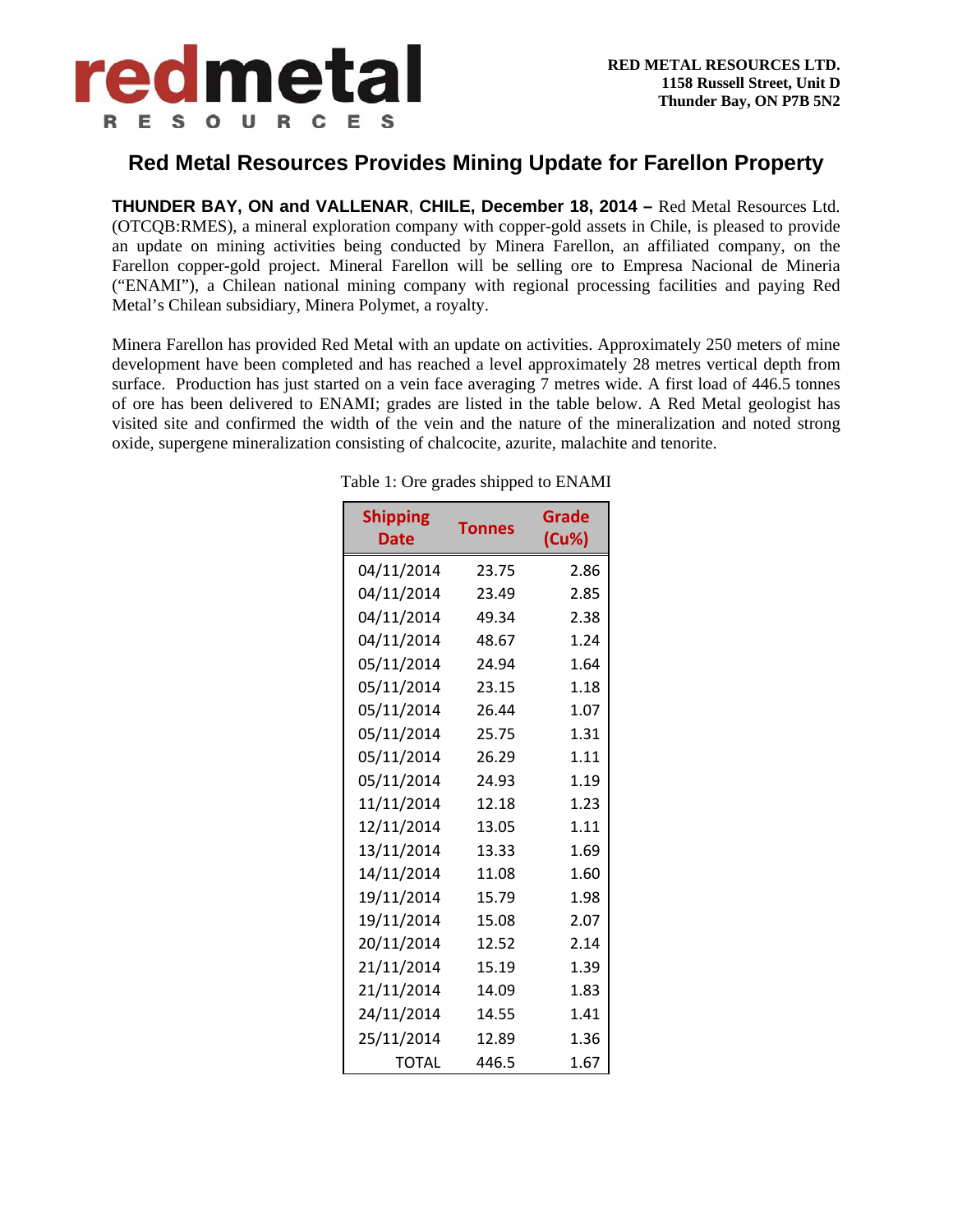

Minera Farellon has applied to ENAMI for a grant available to artisanal miners for development costs. Based on ENAMI's evaluation of the geology and existing mine development, Minera Farellon has been approved for US\$50,000 in a combined grant and low interest loan specifically for use on development at the Farellon Property. As part of the grant process Minera Farellon has also applied for and received expanded permitting to mine up to 1,000 tonnes per month.

The main target of the current development is an area intersected in the 2011 and 2013 drilling campaigns, specifically intercepts in drill holes FAR-11-001 of 3.95% Cu and 0.53 g/t Au over 8 meters, FAR-13-002 of 2.15% Cu and 0.28 g/t Au over 7 meters and FAR-13-001 of 0.70% Cu and 0.20 g/t Au over 6 meters including 1.25% Cu and 0.34 g/t Au over 2 meters (see news releases dated Sept 21, 2011 and Jan 24, 2014). The target area is at 35 meters vertical depth from surface.

The Farellon property consists of eight mining and exploration concessions totaling 1,002 hectares in the Carrizal Alto mining district located approximately 75 kilometers northwest of the city of Vallenar, 150 kilometers south of Copiapo and 20 kilometers west of the Pan American Highway. The property is easily accessible year round by dirt roads that crisscross the property and is located close to power, water and a major urban center, Copiapo, with a readily available mining workforce.

Caitlin Jeffs, P.Geo., President & CEO of Red Metal stated, " We are pleased to see that Minera Farellon has successfully obtained, and increased the tonnage for, their mine permits and received grants and loans from ENAMI. We see this as confirmation of Chile's positive mining atmosphere."

Caitlin Jeffs, P. Geo., President & CEO of Red Metal, the project's Qualified Person as defined in NI 43-101, has reviewed and approved the contents of this news release.

## **About Red Metal Resources Ltd.**

Red Metal Resources is a mineral exploration company focused on aggressive growth through acquiring, exploring and developing copper-gold assets in Chile. Our projects are located in the prolific Candelaria iron oxide copper-gold (IOCG) belt of Chile's coastal Cordillera, host to Freeport-McMoRan's Candelaria Mine and Anglo American's Mantoverde Mine. Red Metal is a fully reporting US public company quoted on the OTCQB under the symbol RMES. For more information, visit www.redmetalresources.com.

Except for the statements of historical fact, the information contained herein is of a forwardlooking nature. Such forward-looking information involves known and unknown risks, uncertainties and other factors that may cause the actual results, performance or achievement of the company to be materially different from any future results, performance or achievements expressed or implied by statements containing forward-looking information. Accordingly, you should not place undue reliance on statements containing forward looking information. The U.S. Securities and Exchange Commission permits mining companies, in their filings with the SEC, to disclose only those mineral deposits that a company can economically and legally extract or produce. We may use certain terms in our press releases, such as "measured," "indicated," and "inferred" resources, which the SEC guidelines generally prohibit companies from including in their filings with the SEC. Investors are urged to consider closely the disclosure in our Form 10- K, which may be obtained from us, or from the SEC website.